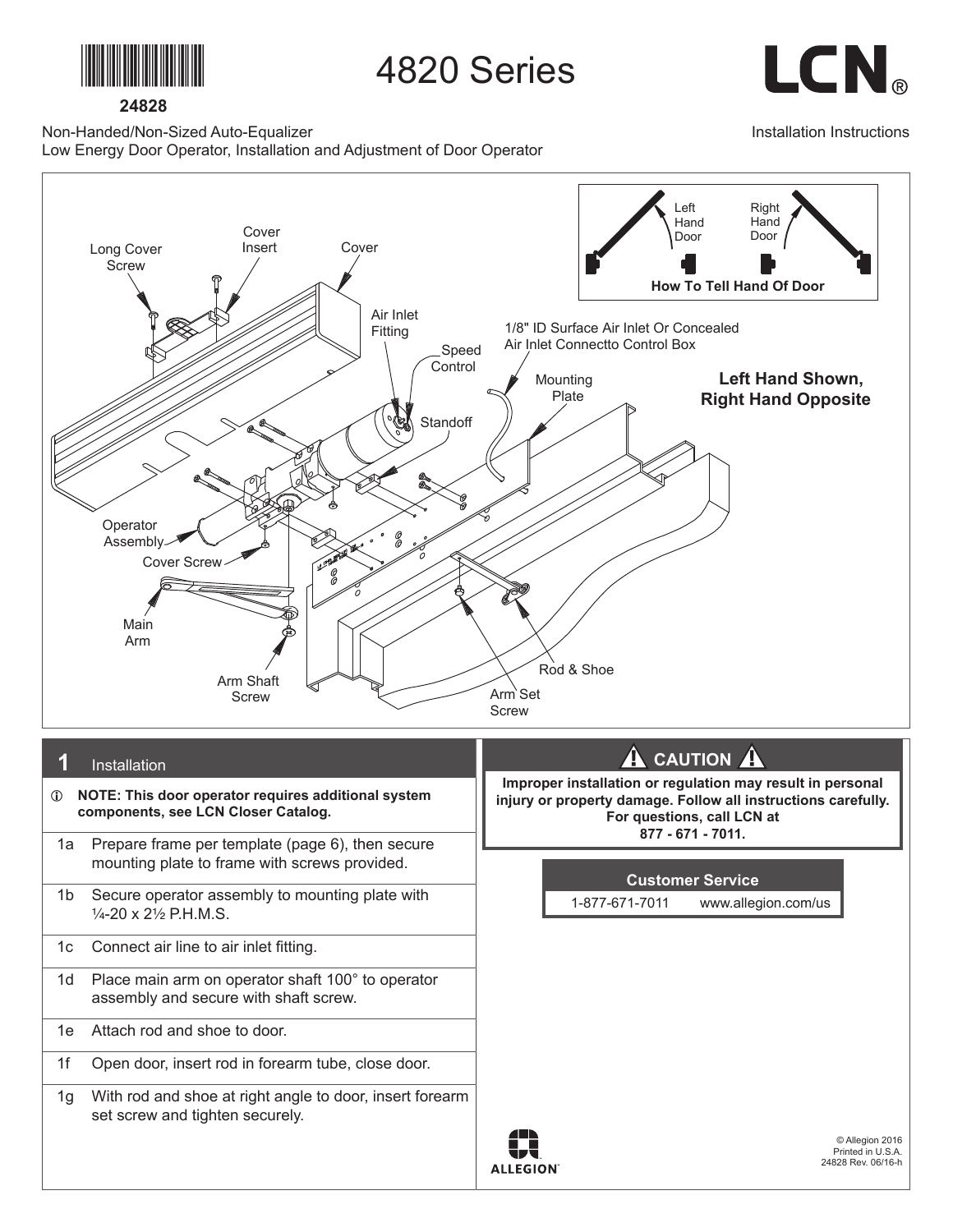## **2** Closing Force Adjustment

- 2a To adjust CLOSING FORCE, use 5/32" allen wrench to turn the spring adjustment clockwise or counterclockwise the required number of turns to match the door width in the tables in Step 3. Maximum adjustment: 3 turns counter-clockwise and 10 turns clockwise.
- 2b ADJUSTMENT FOR ADDITIONAL CLOSING FORCE AT LATCH. (See Fig. 1)
	- a. Remove forearm set screw and separate rod from tube.
	- b. Remove shoe screws and turn shoe over.
	- c. Reassemble arm, as in steps 6 & 7 of installation.



- **3** Closing Speed Adjustment (see Fig. 2)
- 3a A "normal" closing time from 90° open position is 5 to 7 seconds, evenly divided between main speed and latch speed
- 3b Use  $\frac{3}{2}$ " allen wrench provided.
- 3c To slow MAIN SPEED of door, turn regulating screw (nearest to arm) clockwise.
- 3d To slow LATCH SPEED of door, turn regulating screw (nearest to latch) clockwise.
- 3e Do not allow door to slam into frame.



| <b>Exterior Door</b> |                 |  |  |
|----------------------|-----------------|--|--|
| Maximum Door Width   | Number of Turns |  |  |
| 30"                  | 0 Turns         |  |  |
| 36"                  | 2 Turns C.W.    |  |  |
| 42"                  | 7 Turns C.W.    |  |  |
|                      |                 |  |  |

**Interior Door**

| Number of Turns |  |
|-----------------|--|
| 3 Turns C.C.W.  |  |
| 0 Turns         |  |
| 2 Turns C.W.    |  |
| 7 Turns C.W.    |  |
|                 |  |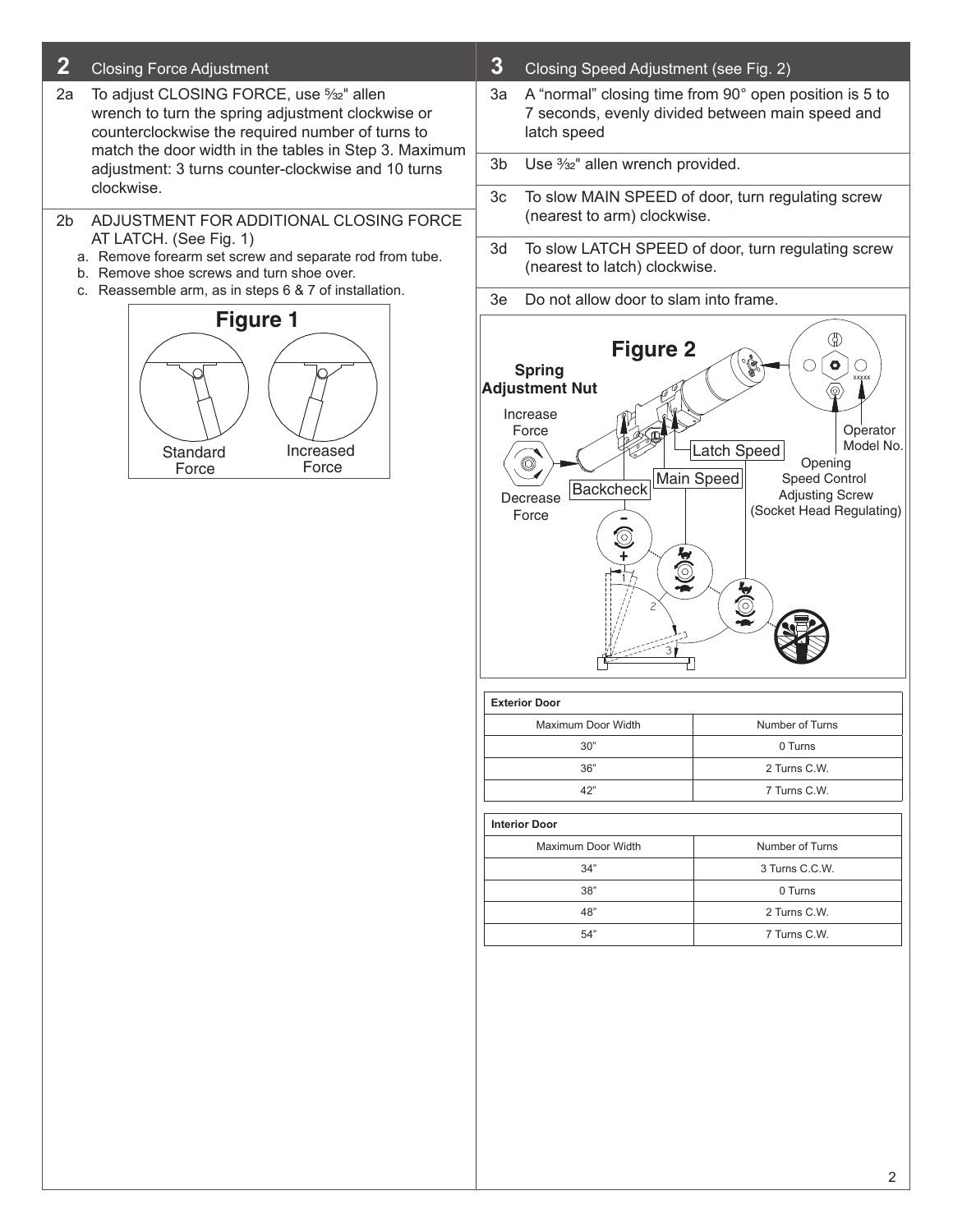## **4** Opening Speed Adjustment

#### L **NOTE: For air pressure regulation, see control box instructions.**

4a The door opening speed must be adjusted to suit the width and weight of door. The wider and/or heavier the door, the slower it should open. To determine opening speed, measure door leaf width and weight and set speed to open door from 0° to 80° for the time shown in the table below. The opening speed control adjusting screw is located in the end of the door operator near the tubing connection (see Figure 2). Using a 3/32" allen wrench (provided), turn the speed control clockwise to slow the door, counter clockwise to increase speed.

| Door Weight in | <b>FASTEST OPENINGTIME 0° to 80°</b><br><b>DOOR WIDTH IN INCHES</b> |                    |                    |  |
|----------------|---------------------------------------------------------------------|--------------------|--------------------|--|
| <b>Pounds</b>  |                                                                     |                    |                    |  |
|                | 36"                                                                 | 42"                | 48"                |  |
| $100$ lbs.     | 3.0 <sub>sec</sub>                                                  | 3.5 <sub>sec</sub> | 4.0 <sub>sec</sub> |  |
| $125$ lbs.     | 3.5 <sub>sec</sub>                                                  | 4.0 <sub>sec</sub> | $4.5$ sec          |  |
| $150$ lbs.     | 3.5 <sub>sec</sub>                                                  | $4.0$ sec          | $4.5$ sec          |  |
| 200 lbs.       | 4.0 <sub>sec</sub>                                                  | 4.5 <sub>sec</sub> | $5.5$ sec          |  |

L **NOTE: If door width or weight is between the sizes and pounds listed, use the time shown for the next wider or heavier door.**

# **CAUTION**

#### **DO NOT SET DOOR SPEED FASTER THAN CHART RECOMMENDS.**

4b If door weight cannot be measured, the weight can be estimated by finding the area of the door (length x width) and multiplying it by the weight per square feet for the door type that is being used as shown in the table below.

| <b>Type of Door</b>                       | Weight per Sq. Ft. |
|-------------------------------------------|--------------------|
| - Solid Core Wood                         | $5.5$ lbs          |
| - 20 Ga. Flush Hollow Metal               |                    |
| - Aluminum $\times$ $\frac{1}{4}$ " Glass |                    |
| - Mineral Core Door                       | $7.0$ lbs          |
| - 16 Ga. Flush Hollow Metal               |                    |
| - Aluminum x 1" Glass                     |                    |

L **NOTE: These weights are for 1 C\v" thick doors. If the doors are thicker or thinner, consult door manufacturer for proper weight, or weigh the door.**

### **5** Backcheck Adjustment

- 5a Backcheck slows the door swing as it approached full opening (see Figure 2 on page 2).
- 5b Increase the resistance of backcheck only if necessary to prevent the door from striking a wall. To do this, turn the regulating screw (nearest to hinge) clockwise by quarter turns. **DO NOT USE AN ABRUPT BACKCHECK.**

### **6** Delay Time Adjustment

After opening, the door should remain at the 90° position for no less than 5 seconds. This "Delay Time" can be increased to approximately 30 seconds by turning the timer adjustment wheel(s) clockwise. For the location of this wheel(s), refer to 7900 or 7980 Series Control Box Instruction Sheet. Adjust "Delay Time" to maximum practical for the elderly or handicap. Time cycle begins when switch or scanner is released.

## **7** Attach Cover

- 7a Slide cover insert into the top cutout in cover (see Figure 3).
- 7b Push cover over the operator assembly and against mounting plate.
- 7c Insert cover screws and tighten securely.

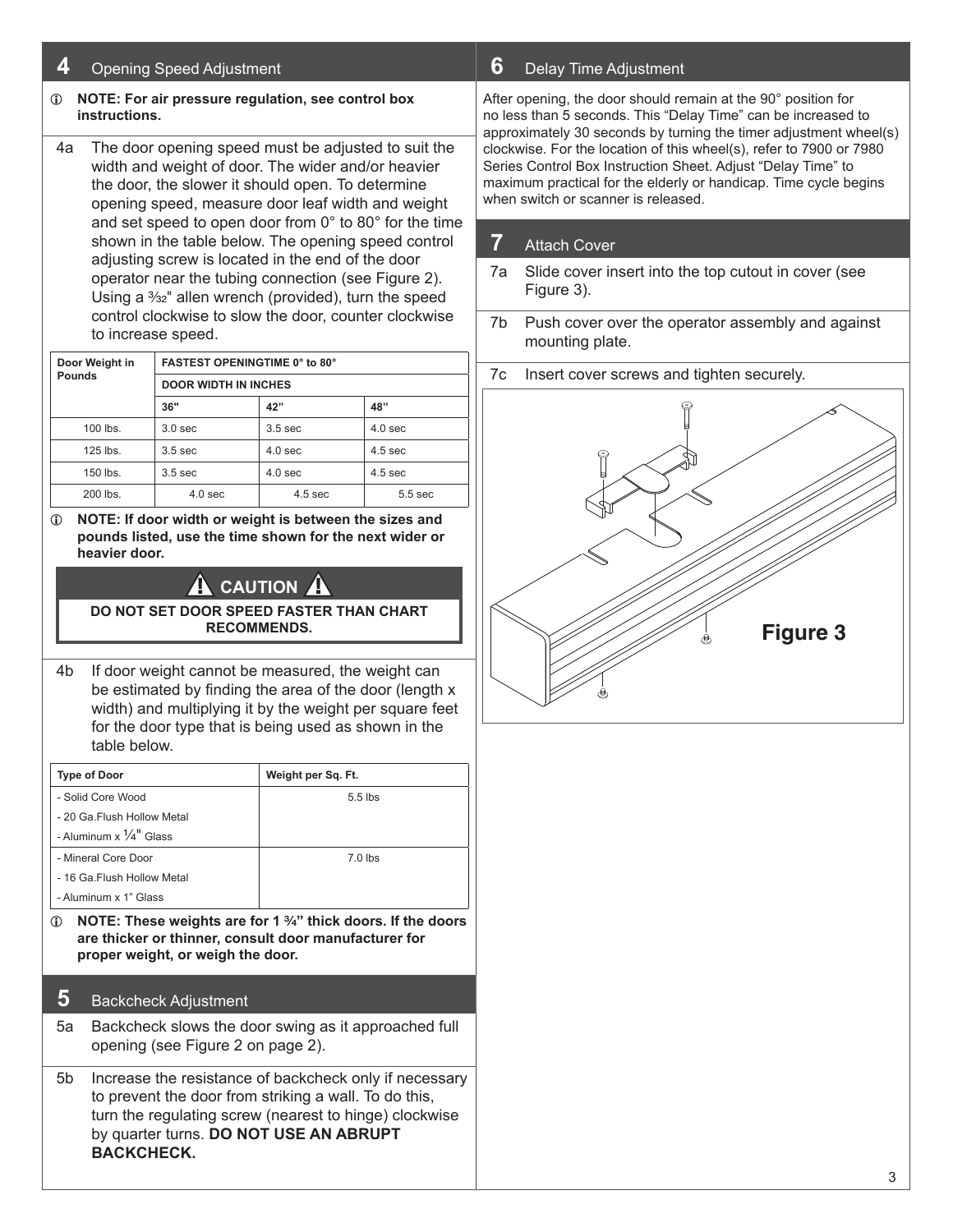| 8                                                                                                                                                                                                                                | Locating The Caution/Automatic Door Decal                                                                 | 9                                                                                                                                                          | Double Lever Arm Set Screw Adjustment                                                     |  |
|----------------------------------------------------------------------------------------------------------------------------------------------------------------------------------------------------------------------------------|-----------------------------------------------------------------------------------------------------------|------------------------------------------------------------------------------------------------------------------------------------------------------------|-------------------------------------------------------------------------------------------|--|
| Local one decal on each side of the door near lock<br>8а<br>stile of door, approximately 18" min. to 42" max. above<br>the floor. The decal location must be visible without<br>interference from door trim, panic devices, etc. |                                                                                                           | It may be necessary to adjust the fully open door position. Minor<br>adjustment can be obtained by using the telescoping arm as<br>follows (see Figure 4): |                                                                                           |  |
| 8b                                                                                                                                                                                                                               | Clean area 6" x 6" where decals will be placed.                                                           |                                                                                                                                                            | Shorten length of arm to decrease door opening.<br>Lengthen arm to increase door opening. |  |
| 8с                                                                                                                                                                                                                               | Apply one decal (item 17 on page 5) on each side of<br>door. Remove backing and "roll" onto door to avoid |                                                                                                                                                            | Loosen arm set screw and adjust arm to preferred<br>length.                               |  |
| trapping air under decal.                                                                                                                                                                                                        | 9c                                                                                                        | Tighten arm set screw securely after adjustment.                                                                                                           |                                                                                           |  |
| <b>AUTOMATIC</b><br><b>CAUTION</b><br><b>DOOR</b>                                                                                                                                                                                |                                                                                                           | 9d                                                                                                                                                         | After arm adjustment is made, cycle door to insure that<br>it is operating properly.      |  |

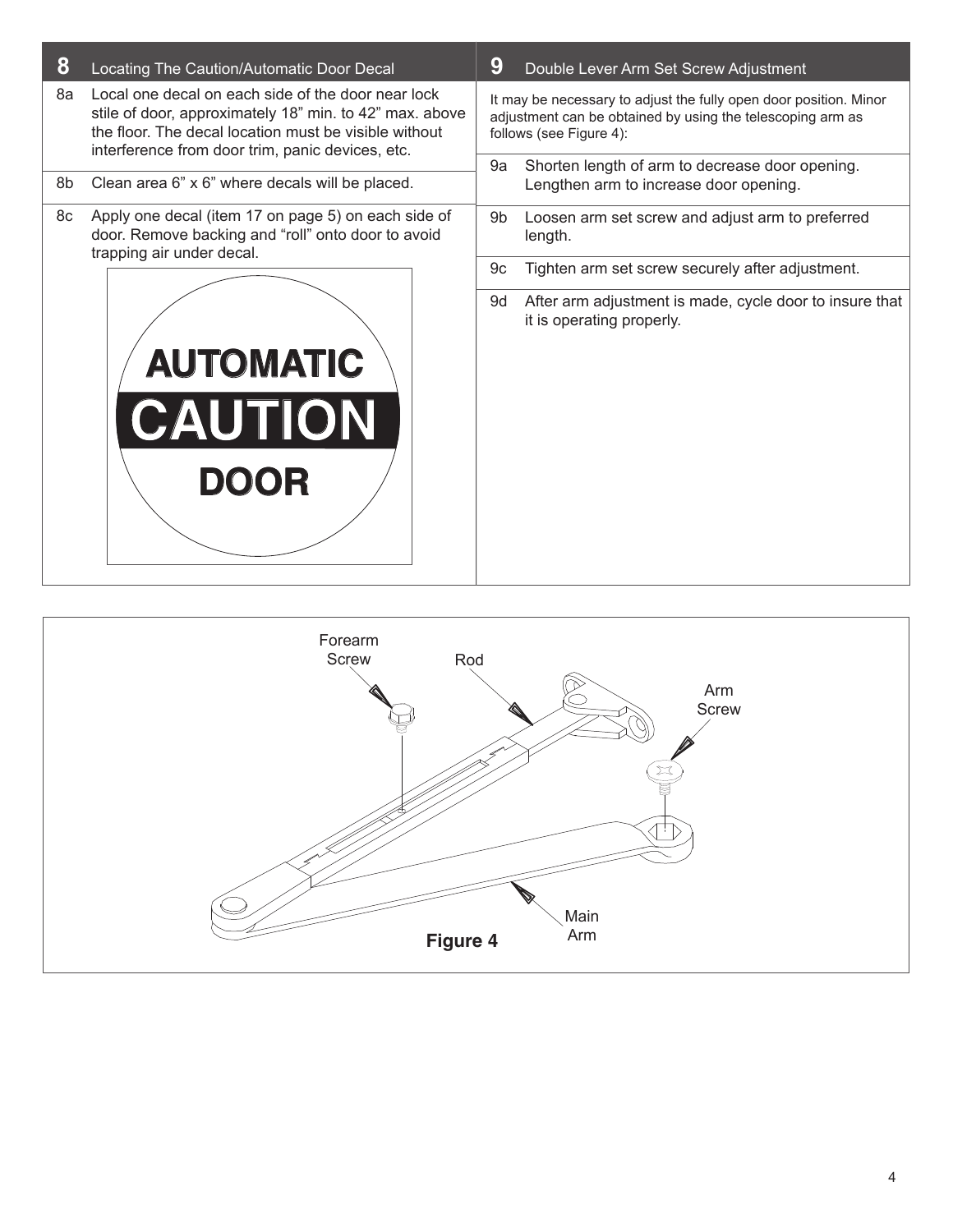

| Item No.       | Part No.                       | <b>Description</b>                   | Quantity              |
|----------------|--------------------------------|--------------------------------------|-----------------------|
| $\mathbf{1}$   | 925                            | 1/8" I.D. Pneumatic Tubing           | Order Length Required |
| $\overline{2}$ | 4810-18                        | <b>Standard Mounting Plate</b>       |                       |
|                | 4820-18G                       | Flush Ceiling Mounting Plate         |                       |
| 3              | No. 14 x 11/2"                 | Phillips Head Wood Screw or          | 8                     |
|                | $1/4 - 20 \times 5/8$ "        | Phillips Head Machine Screw          |                       |
| $\overline{4}$ | 4820-182                       | Standoff                             | 2                     |
| 5              | 4820-3071                      | LCN Switch-Actuated Auto Equalizer ® | $\overline{1}$        |
| 6              | $1/4 - 20 \times 2\frac{1}{2}$ | Phillips Head Machine Screw          | $\overline{4}$        |
| $\overline{7}$ | 4820-77                        | Main Arm & Forearm                   | $\mathbf{1}$          |
| 8              | 4020-159                       | Arm Screw                            | $\overline{1}$        |
| 9              | 4820-79                        | Rod & Shoe                           |                       |
| 10             | 4820-83                        | Arm Set Screw                        | 1                     |
| 11             | 4820-72                        | Cover                                | 1                     |
| 12             | 4820-163                       | Cover Insert                         | $\mathbf{1}$          |
| 13             | 4820-31                        | <b>Cover Screw</b>                   | 2                     |
| 14             | 4820-31L                       | Long Cover Screw                     | 2                     |
| 15             | 900 or 7980 Series             | <b>Control Box</b>                   | 1                     |
| 16             | 900 or 921                     | Compressor (optional)                | $\overline{1}$        |
| 17             | 4820-155G                      | Decal                                | 2                     |